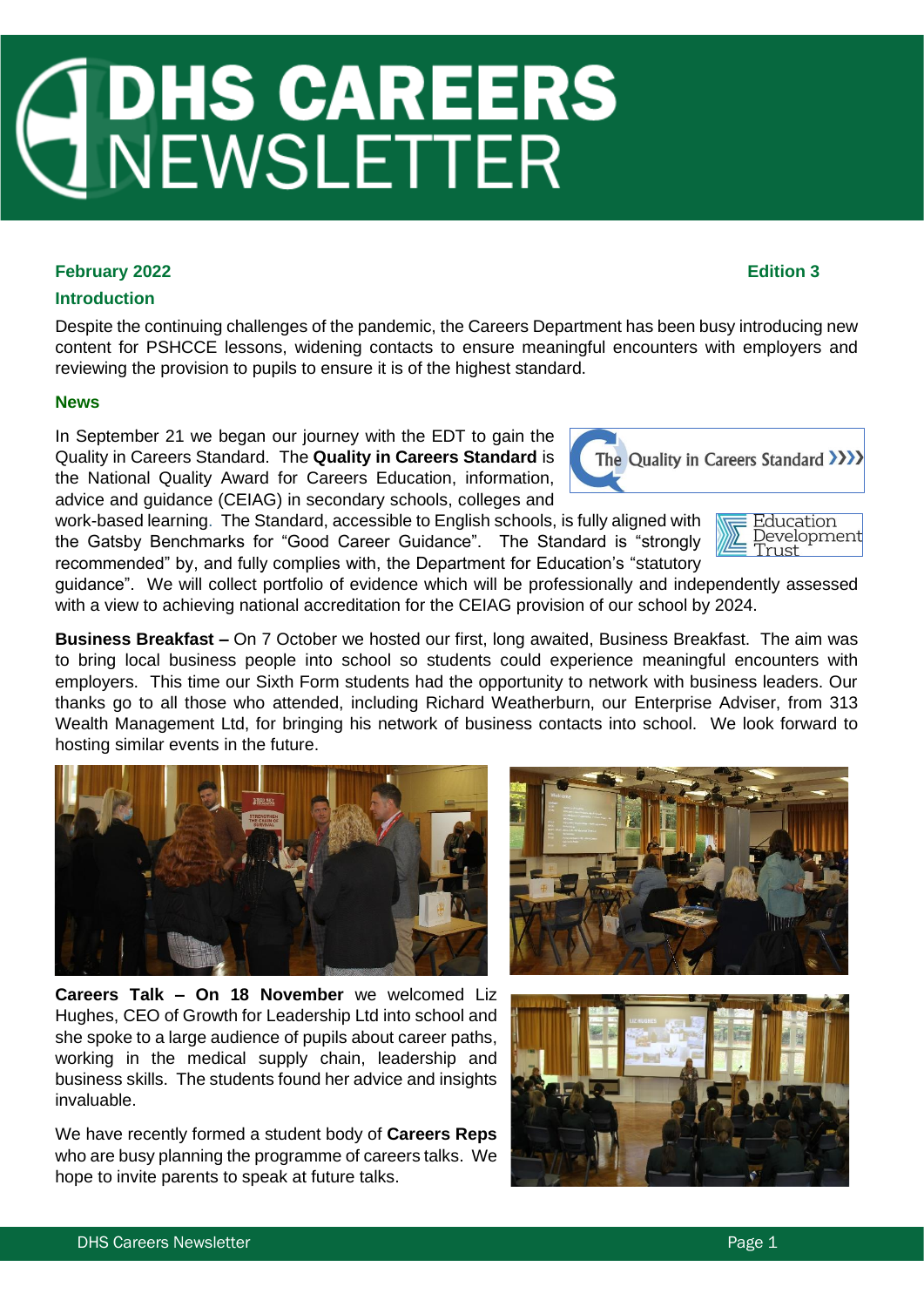## **Apprenticeship Assembly**

On 18 January we hosted an Apprenticeship Assembly for Years 10 to 13. Helen Inness from the ASK project came to speak to pupils about Higher and Degree Apprenticeships. Her information and guidance were well received and awareness of these opportunities were raised in students.



## **Senior House - Curriculum Summary**

This academic year saw the introduction of our new PSHCCE curriculum, the new 'C' standing for Careers.

Each year group's Careers Education is delivered on a rotational basis, where the PSHCCE lessons and tutor time are devoted to Careers for six weeks. All pupils used Unifrog to take online profile quizzes at the beginning of the academic year to help determine suggested job roles and personal strengths and weaknesses. The following sessions have taken place so far:

Year 7: Oct – Nov 21. Explored their skills and qualities and how they could lead to job opportunities, they considered 'Dream jobs' and job sector 'explosions' where Business Ambassadors came into school to talk to pupils about various professions. Our thanks go to Claris D'Cruz – Governance Lawyer, Dr A Hyder – Dentist, Hannah Walker – Business Development and Sales Consultant, Dr N El.Mohandes - Paediatric Consultant and Mark Burdon from Lanchester Pharmacy. Pupils have also explored labour market information (LMI).



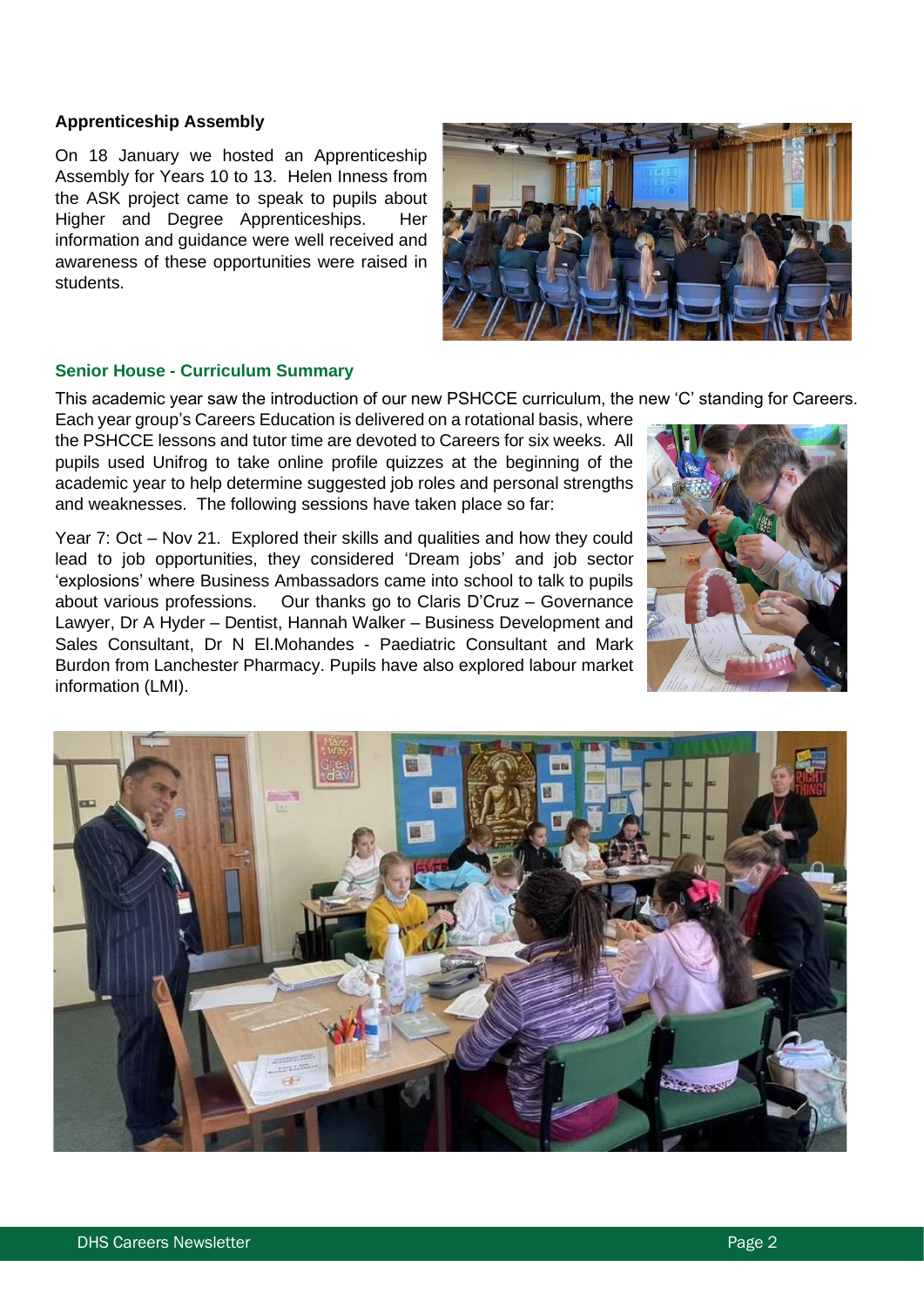![](_page_2_Picture_0.jpeg)

Year 8: Jan – Feb 22. Pupils have investigated various jobs using Unifrog, Business Ambassadors will come to speak to the pupils about Volunteering, pupils will learn about employability skills and digital footprints.

Year 11: Sept – Oct 21. The main focus is on Post 16 education – in October students enjoyed the Sixth Form open evening, taster day and interviews with Mrs Wheeler – Head of Sixth Form. During the first two terms all pupils meet with Mrs Robinson, the Careers Adviser, for in depth 1:1 career interviews. Pupils also start to explore Post 18 options such as apprenticeships and university.

Sixth Form support is ongoing throughout the year with fortnightly enrichment sessions encompassing Careers Education. An interview preparation evening was held for Year 13 in November, where all students were interviewed by a specialist in their field of study for Post 18 education. Extensive support was given to Year 13 for their university UCAS applications. Year 12 students will meet with Mrs Robinson for in depth 1:1 career interviews in the Spring and Summer terms in preparation for the UCAS process.

Years 9 and 10 will have Careers Education sessions later this year.

## **Junior House**

Pupils in Junior House are looking forward to celebrating Careers Week commencing on 7 March. Plans are in place to mark the week with many activities and the focus will be around careers linked to STEM (Science, Technology, Engineering and Maths) subjects. We are planning to start each day with an assembly linked to a different career. There will be an opportunity to dress up for a day! We will be inviting parents and their daughter to be part of our Science Fair workshop. We are also fortunate to have an author share her career journey with us and she actually came to our school so that should inspire the girls. We have recently purchased some age-appropriate books for our careers display to ensure that Careers Education begins with our youngest pupils. The culmination of the work will be used to expand the pupils' personal development log and celebrate the outstanding approach we have to Careers Education across Junior House.

#### **Resources**

Interested in Engineering? Have a look at this free residential course at Oxford University. Staying in Oxford University's [St Hugh's College](https://www.st-hughs.ox.ac.uk/) and attending classes at the Department of Engineering Science. They are looking for girls who are creative, inventive and curious about the world around them. Does that sound like you? If you've got a talent for science and maths, then Uncover Engineering could be for you.

#### **<https://eng.ox.ac.uk/uncover/>**

#### **Labour Market Information:**

#### Explore the LMI website:

Use the 'Skillsometer' quiz to discover what jobs you might like to do in the future. You will be presented with a series of statements. Select the emoji that shows how you feel about each statement. You will be given suggestions of jobs linked to what you most enjoy doing.